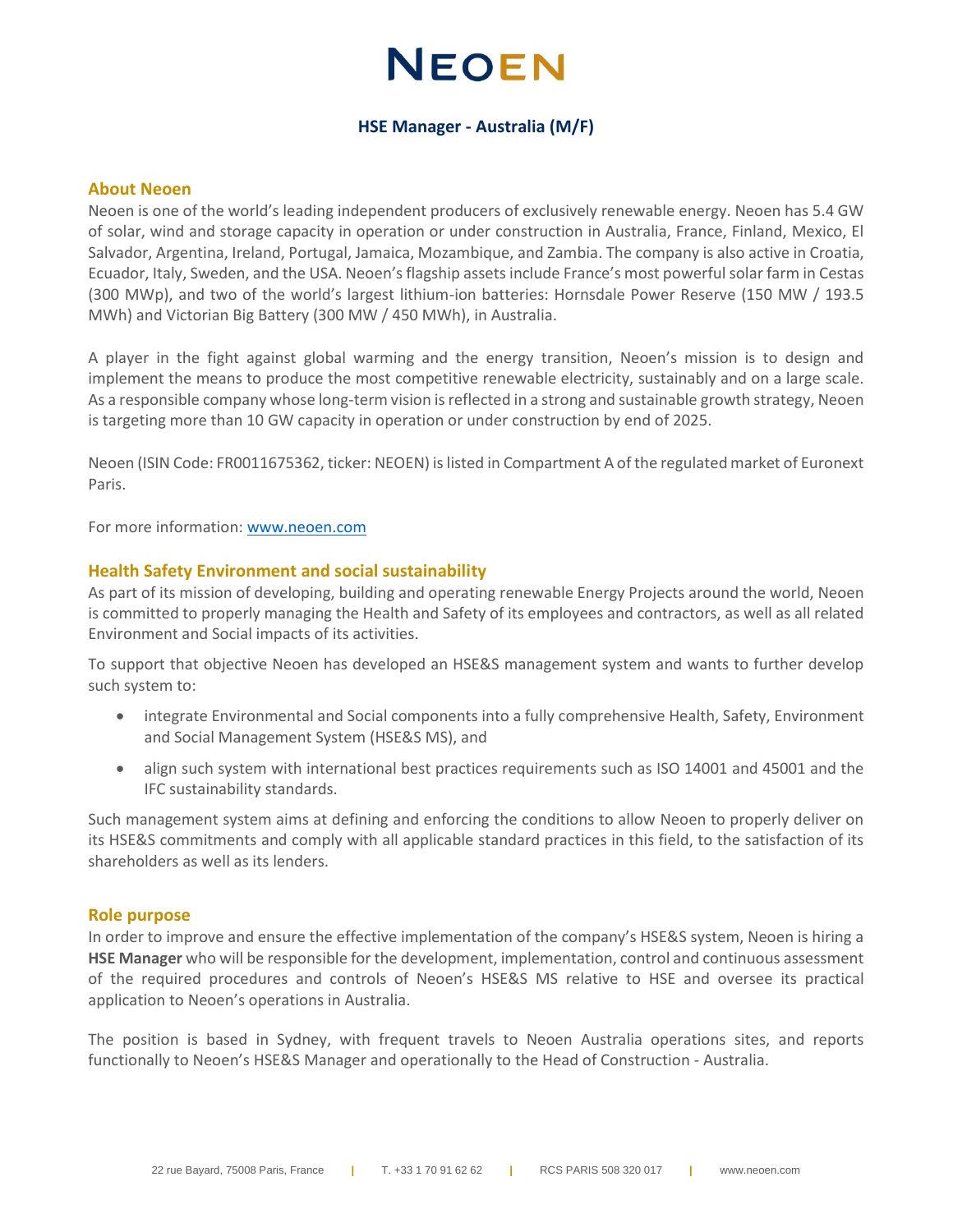# **NEOEN**

The following list summarizes the main duties for the position for the management of all HSE related matters applicable to Neoen's business:

- Projects development
	- o Ensure the terms of reference for projects' HSE impact assessment studies and due diligence during project development are implemented
	- o Represent Neoen towards lenders during project due diligences prior to Financing Close
	- o Ensure group standards, procedures and technical annexes are included in Neoen EPC and O&M contractors during contract negotiations
	- o Select appropriate HSE advisors when applicable
	- o Supervise the development of HSE studies (HSE impact assessment, baseline surveys, resettlement action plan, biodiversity action plan, etc…) at regional level
	- o Supervise project HSE teams and insure group HSE management procedures are translated at project level into a project specific management system, taking into account local constraints as well as lenders requirements
- Projects execution
	- o Provide the necessary support to Neoen Australia Project and Asset Managers on all HSE related issues, including site inspections, incident investigation, HSE performance control including site audits
	- o Review EPC and O&M Contractors HSE plans, risks and impacts analysis procedures, accident root cause analysis as provided by Neoen's Contractors during projects implementation or assets operations
	- o Set up and review of appropriate HSE audits procedures and deliverables by Neoen's contractors during construction and operation of assets
	- o Ensure framework for emergency preparedness and response implementation at project level by project HSE team
- **HSE** governance
	- o Internal competence for HSE matters applicable to Neoen Australia business
	- o Responsible for Australia HSE performance monitoring and report to HSE&S Manager
	- o Propose action plans to continuously improve Neoen Australia HSE performances
	- o Assess and propose amendment of Neoen's HSE governance if/when required to HSE&S Manager
	- o Manage Australia HSE Management System:
		- Risk Analysis
			- Undertake a risk analysis to evaluate and rank regionally wide HSE risks and impacts on a regular basis; and ensure high risks are being incorporated in the company overall risk matrix
			- Participate in EPC and O&M Contractor assessment during RFP qualification phase
			- Review EPC and O&M contracts and ensure applicable HSE requirements are integrated to contract prior to signature
		- Action Plans
			- Oversee the execution of action plans defined to mitigate projects adverse impacts to all project stakeholders, including Employees, Contractors, the Environment and the communities
			- Share action plans' implementation status with Neoen's HSE&S Manager
		- Roles and responsibilities
			- Ensure a regional governance system to manage HSE risks and impacts
			- Establish clear roles of all projects' stakeholders in the management of HSE related matters during the development and operation of Neoen Australia assets